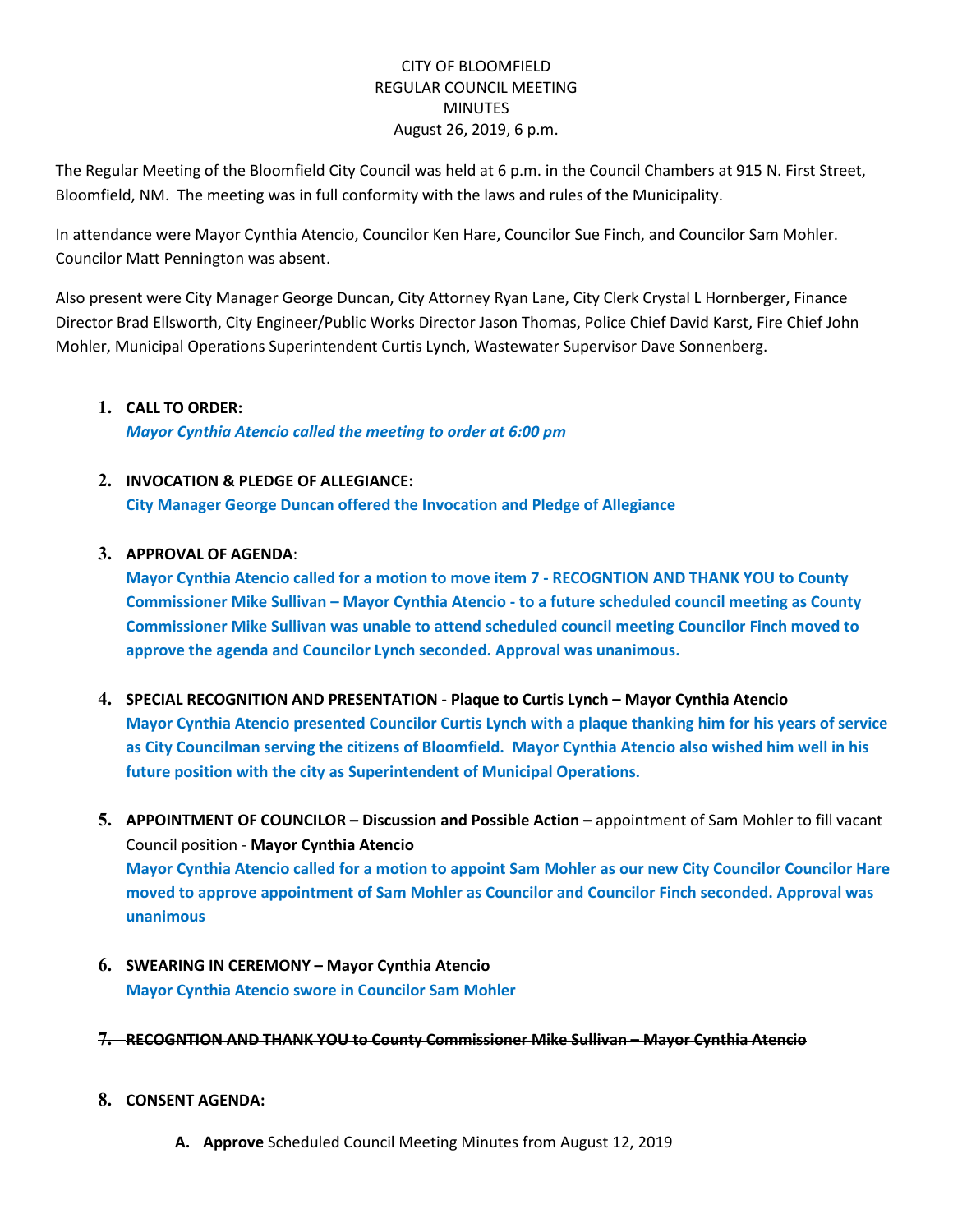**Councilor Hare moved to approve Minutes from August 12, 2019 scheduled council meeting and Councilor Finch seconded. Approval was unanimous.** 

### **9. NEW BUSINESS:**

- **A. Statement Regarding Code Enforcement – Mayor Cynthia Atencio Mayor Cynthia Atencio read a statement regarding support of code enforcement. (Please see attached)**
- **B.** Discussion and Possible Action regarding Accounts Payable **Councilor Hare had questions regarding accounts payable which Finance Director Brad Ellsworth answered to his satisfaction. Councilor Hare moved to approve accounts payable and Councilor Finch seconded. Approval was unanimous.**
- **C. Monthly Financial Report – Finance Director Brad Ellsworth Finance Director Brad Ellsworth presented the monthly finance report**
- **D. Discussion –** The City of Bloomfield's Final Approved Budget FY20**– Finance Director Brad Ellsworth Finance Director presented the final approved budget for FY 2020**
- **E. Discussion and Possible Action** regarding Resolution 2019-13 A dilapidated structure at 405 N Begin Lane – **Chief Karst**

**Chief Karst requested approval of Resolution 2019-13 regarding a dilapidated structure at 405 N Begin Lane Councilor Mohler moved to approve Resolution 2019-143 and Councilor Finch seconded. Approval was unanimous.** 

- **F. Discussion and Possible Action** to Approve the Four Corners Youth Soccer League Memorandum of Agreement – **City Engineer Jason Thomas Parks / Director Melinda Gomez City Engineer Jason Thomas requested approval of the Four Corners Youth Soccer League Memorandum of Agreement Councilor Finch moved to approve memorandum of agreement and Councilor Hare seconded. Approval was unanimous.**
- **G. Discussion and Possible Action –** to Accept the NMED Clean Water State Revolving Fund Offer for the Wastewater Treatment Plant Construction in the amount of \$11 million **– City Engineer Jason Thomas City Engineer Jason Thomas requested approval to accept the NMED Clean Water State Revolving Fund Offer for the Wastewater Treatment Plant Construction in the amount of \$11 million Councilor Hare moved to approve and Councilor Finch seconded. Approval was unanimous.**
- **H. Discussion and Possible Action –** to Approve Resolution 2019-14 Adopting the FY 21-25 Infrastructure Capital Improvement Plan **– City Engineer Jason Thomas City Engineer Jason Thomas requested approval of Resolution 2019-14 Adopting the FY 21-25 Infrastructure Capital Improvement Plan Councilor Finch moved to approve Resolution 2019-14 and Councilor Hare seconded. Approval was unanimous.**
- **I. Discussion and Possible Action –** To post Ordinance 482 adjusting water rates **– City Manager George Duncan**

**City Manager George Duncan requested approval to post Ordinance 482 adjusting water rates Councilor Hare moved to approve posting of Ordinance 482 and Councilor Mohler seconded. Approval was unanimous.** 

**10. UNFINISHED BUSINESS:** 

**None**